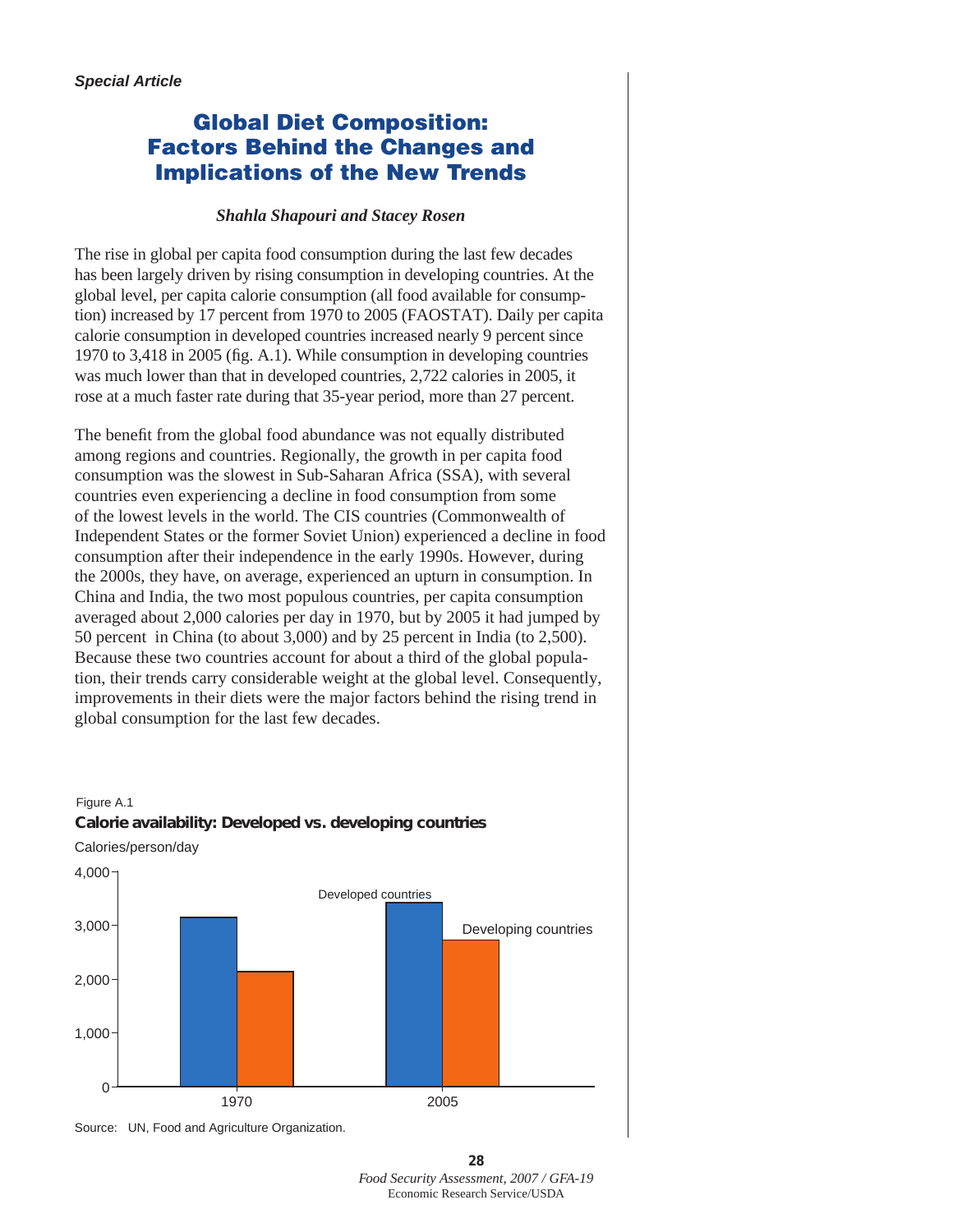Food consumption also improved in Latin America, on average, during the same period. But the rate of improvement was modest relative to Asia, about 22 percent. But Latin America was starting from a higher base; per capita calorie consumption in Latin America was 16 percent higher than in Asia in 1970. Among the region's best performing countries was Brazil with a 35-percent increase in daily per capita calorie consumption from 2,411 in 1970 to 3,274 by 2005.

## **Changes in Global Diet Composition**

The growth in food consumption led to a major change in the global diet as the composition of the food basket became more diversified. Among the key features of this change was a growing share in the diet of highly energy dense foods, particularly vegetable oils and dairy/meat products. In 1970, grains accounted for more than half of calories consumed (fig. A.2). Sugar, the next largest commodity group, had a 9-percent share. Both roots and vegetable oils held a 7.6-percent share of the global diet, while meat accounted for 5.4 percent of the total. By 2005, while grains and sugar continued to account for about 60 percent of the global diet, the share of vegetables nearly doubled but remained quite small at under 3 percent. This growth was supported by the expansion and improvement of the global transportation system that facilitated trade in perishable products. The second-highest growth was for meat, whose share exceeded 8 percent in 2005. This change represented an 80-percent increase in meat demand.

The vegetable oils share of the global diet increased by 67 percent, in 2003 accounting for nearly 11 percent of the global diet by 2005. In contrast to these increases, consumption of some traditional food items such as pulses and root crops declined. Overall, trade liberalization and improvement in transportation system opened markets for products and many farmers were able to capitalize on these changes by supplying wider variety of products in growing and evolving markets.



**<sup>29</sup>** *Food Security Assessment, 2007 / GFA-19*  Economic Research Service/USDA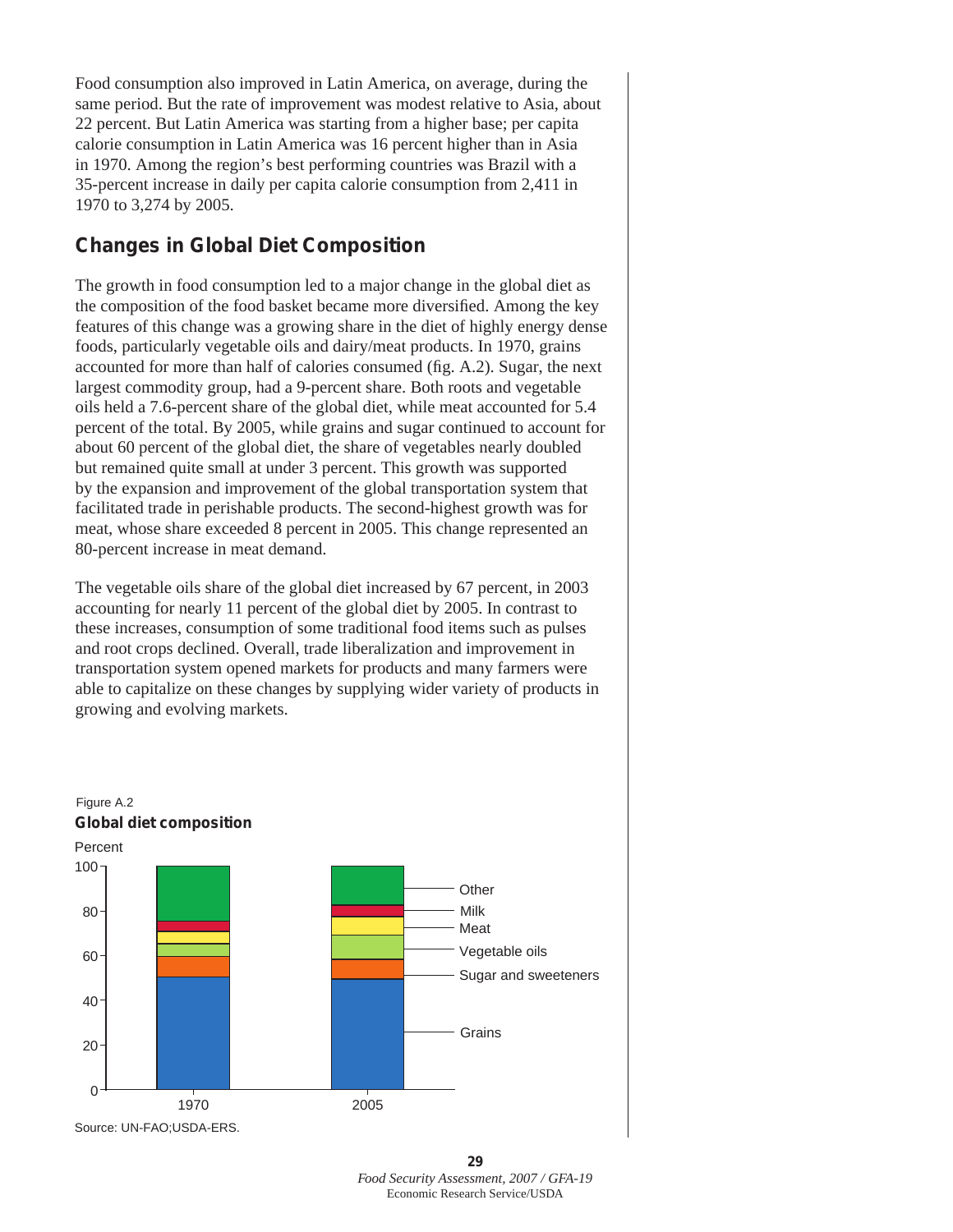Diet change in developed countries: Per capita food consumption in developed countries, despite rising at a relatively modest rate of about 8 percent between 1970 and 2005, far exceeds the average USDA recommendation of 2,400 to 2,800 calories per person per day. The cereals share of the developed-country diet did not change much over time—remaining just below 40 percent of average daily calorie consumption (fig. A.3). Meat consumption increased more than 30 percent since 1970, becoming the second ranked food group in the diet of developed countries; its share averaged more than 12 percent in 2005. The rate of increase in calories from fruit consumption was even higher, but this category remains small with less than a 4-percent share of the developed countries' diet.

The two categories of food items that experienced the biggest declines in diet shares were animal fats and sugar. The largest decrease was for animal fats whose share fell by more than 80 percent. In 2005, animal fats accounted for only 1 percent of the global diet. This decline reflects the influence of research and education on the adverse health effects, such as cardiovascular disease and obesity, associated with consumption of these fats. This decline, however, did not reduce the overall level of fat consumption in developed countries. In fact, per capita fat consumption (from all sources) increased by 27 percent during 1970-2005 mainly due to the rise in vegetable oil consumption. The share of sugar in developed countries' diets declined by more than 20 percent, measuring around 10 percent in 2005; this drop was due to the increased use of sugar substitutes such as high fructose corn syrup and artificial sweeteners such as saccharin and aspartame.

**Diet change in developing countries:** Developing countries account for roughly 70 percent of the global population and their population growth is more than 2 times higher than developed countries. Per capita consumption of these countries exceeded 2,722 calories per day in 2005, rising from 2,134 calories in 1970. This change was more than three times that of developed countries. Grains continued to dominate the diet of developing countries, but the 8-percent increase in grain consumption was much lower than the overall

#### Figure A.3





Source: UN-FAO;USDA-ERS.

**<sup>30</sup>** *Food Security Assessment, 2007 / GFA-19*  Economic Research Service/USDA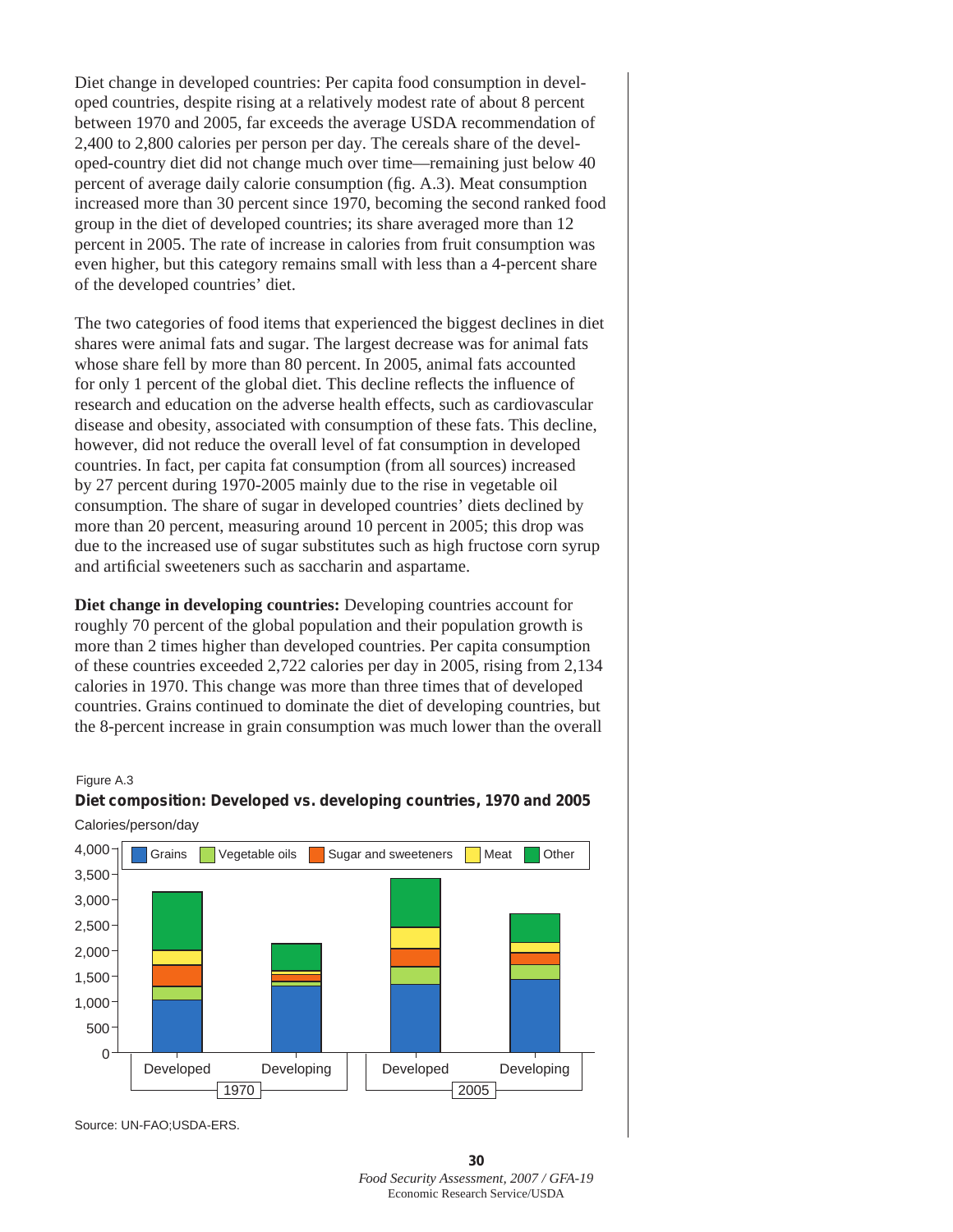increase in calorie consumption. Per capita consumption of higher value food items soared; meat, eggs, and vegetable oils increased roughly threefold, while sugar increased 66 percent.

The least developed countries (those with per capita incomes below US\$500 per year) also benefited from the global food abundance. Per capita daily calorie consumption increased from 2,000 in 1970 to 2,200 in 2005, a positive gain, but much smaller than developing countries as a whole. Among the key food groups, calorie contribution of vegetable oils grew the most, 28 percent, followed by sugar and eggs, 15 percent, and meat and milk, 7 percent. In absolute terms, however, the level of consumption of these food items remains well below the level consumed in other countries. Moreover, these countries have experienced a decline in consumption of nutritionally beneficial food items such as pulses, vegetables, and fruits. The decline was the sharpest for vegetables, 32 percent, followed by fruits, 9 percent, and pulses, 5 percent. Even with the modest increase in overall calorie consumption in these countries, there seems to be a clear change in diet that favors fat and sugar and moves away from their traditional diet of vegetables and pulses. This trend could be problematic because while calorie intake is rising, the calories are coming from less-nutritious foods.

The global diet transition occurred in part because of several decades of declining real food prices and high per capita income growth, particularly in large countries such as China, Brazil, and India. Developing countries' per capita income grew by 2.7 times, while developed countries' income doubled. Conversely, per capita incomes in the least developed countries grew very slowly, only 20 percent during the 35-year period.

The decline in staple food prices during this time period was significant; real world prices (adjusted for global inflation) for rice, sugar, and soybean oil in 2000 were less than 40 percent of the 1970 levels. Beef prices in 2000 were about half of their 1970 level while wheat prices were 60 percent. Although food prices have increased since 2004, they remain below their 1970 levels, in real terms. Other important factors such as urbanization, advertising, and access to new varieties of imported food played key roles in the diet transition of developing countries. There is no quantitative study regarding the degree to which different factors contributed to the dietary transition of developing countries, but clearly the speed of change is notable. The emerging trends of rising consumption of fats and sugar in developing countries' diets have followed the path of the western diet. According to Popkin and Ng, the shift in western countries' diets took place within 100-200 years, while those for developing countries have taken only a few decades

## **Urbanization and Globalization Influence Diet Change**

In addition to income levels, income distribution, and food prices, other factors such as education and cultural differences influence diets across and within countries. The growth in urbanization is one phenomenon that has been gaining attention for its contribution to global diet change. The lifestyle in urban areas separates ingredients of home food consumption from local production, which is different than in rural agricultural households. In agricultural areas,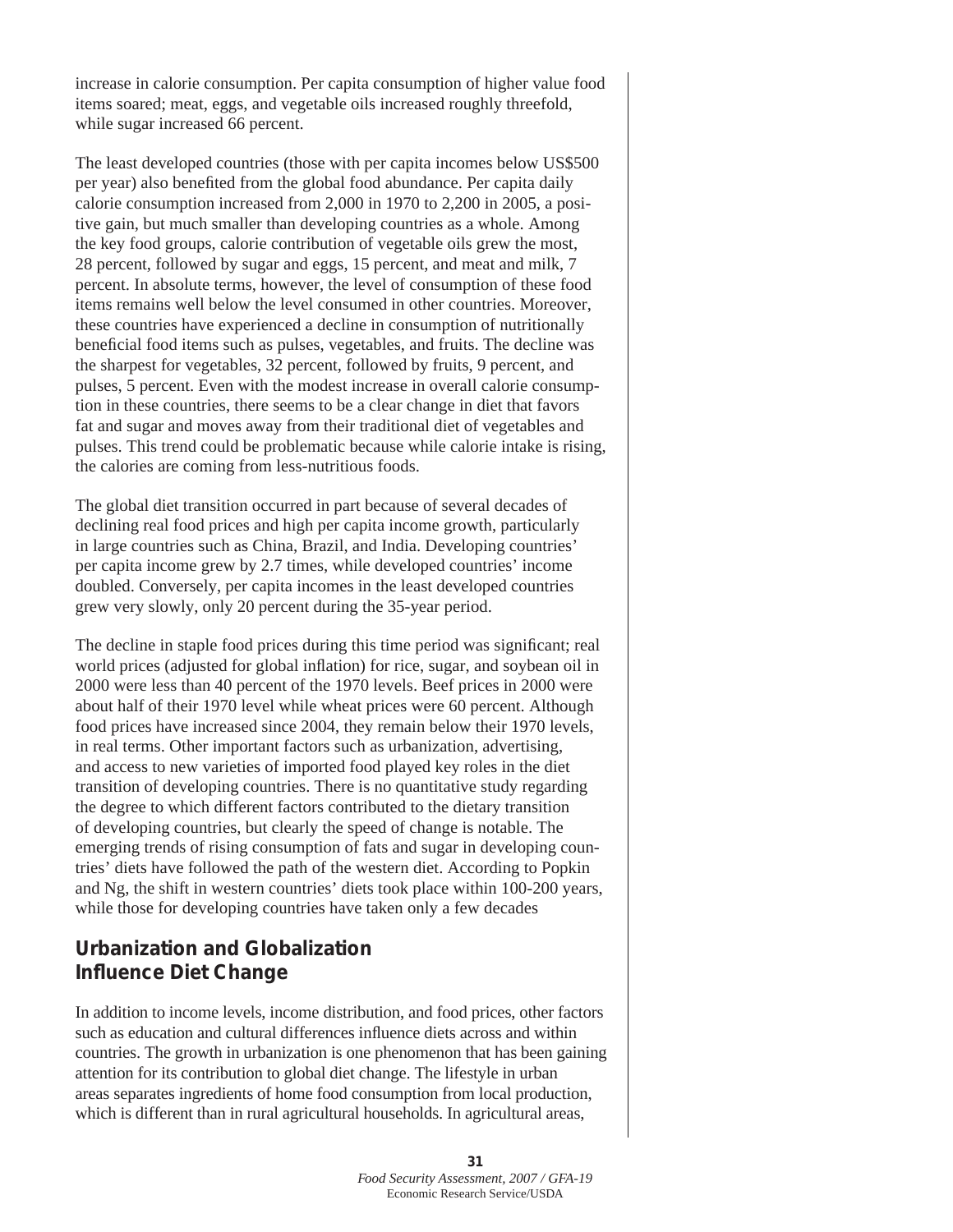there is an obvious link between foods that are being produced and those that are consumed. That linkage does not exist in the same way in urban areas. In developing countries, according to the World Bank data, the rate of urbanization was two to three times higher than the countries' population growth during the last three decades.

Although detailed disaggregated country data are not available, cross-country (at the national level) examination of diet composition shows that in countries with the same level of income, those having a higher share of urban population tended to have diets with more fats (fat gram), both vegetable and animal. For example, daily per capita consumption of fat in Mexico was half that of Uruguay, the more urbanized country, despite the fact that they had the same level of per capita income (US\$6,172, and US\$6,248 in 2005). The rate of urbanization is 67 percent in Mexico versus 92 percent in Uruguay. Similarly, fat consumption in Jordan was more than 4 times that of Namibia. While their per capita income was almost the same (US\$2,086, and US\$2,083 in 2005), the urbanization rate in Jordan, at 82 percent, was much higher than that of Namibia, at only 35 percent. Other factors such as cultural and dietary habits might also contribute to the differences.

It should be noted that all urban environments are not the same. The openness of an economy and public access to mass media (particularly television) and other marketing systems can significantly influence consumers' choices. However, regardless of consumer food choices, an urban lifestyle usually means a decline in physical activity and higher participation of women in the workforce. The latter factor often translates into less time for food preparation, which often leads to increased consumption of processed foods. Our statistical analysis confirms this relationship. We used cross-country data of 136 countries to estimate the impact of factors such as per capita income, rate of urbanization, the percent of households with TVs, and the level of a country's development (represented by dummy variable: one for developed countries and zero for developing countries), on daily consumption of calories and fat. The results showed positive and statistically significant relationships between all the variables (per capita income, urbanization rate, and share of households with TVs) and their impact on calorie and fat consumption.

In addition to urbanization and access to mass media, the global diet has been influenced by world economic integration, which has promoted trade expansion. Trade agreements of the last three decades, in addition to expanding global trade, have been a catalyst for increased investment in transportation and communication systems. The average ocean freight and port charges per U.S. import and export cargo decreased 60 percent between 1970 and 1990. Air cargo rates not only fallen in the last 30 years, new technologies such as refrigeration allowed trade in perishable products goods such as cut flowers and live lobsters. The decline in global trade barriers was followed by liberalization in global financing which altered food systems of most countries by expanding the role of supermarkets in food marketing.

Food imports have become an important component of food supplies in both developed and developing countries as food self-sufficiency has declined during the last few decades. During the last three decades, trade in foods such as grains, vegetable oils, and meat increased threefold to fivefold. The changes in self-sufficiency vary by country grouping. The higher income

> **32** *Food Security Assessment, 2007 / GFA-19*  Economic Research Service/USDA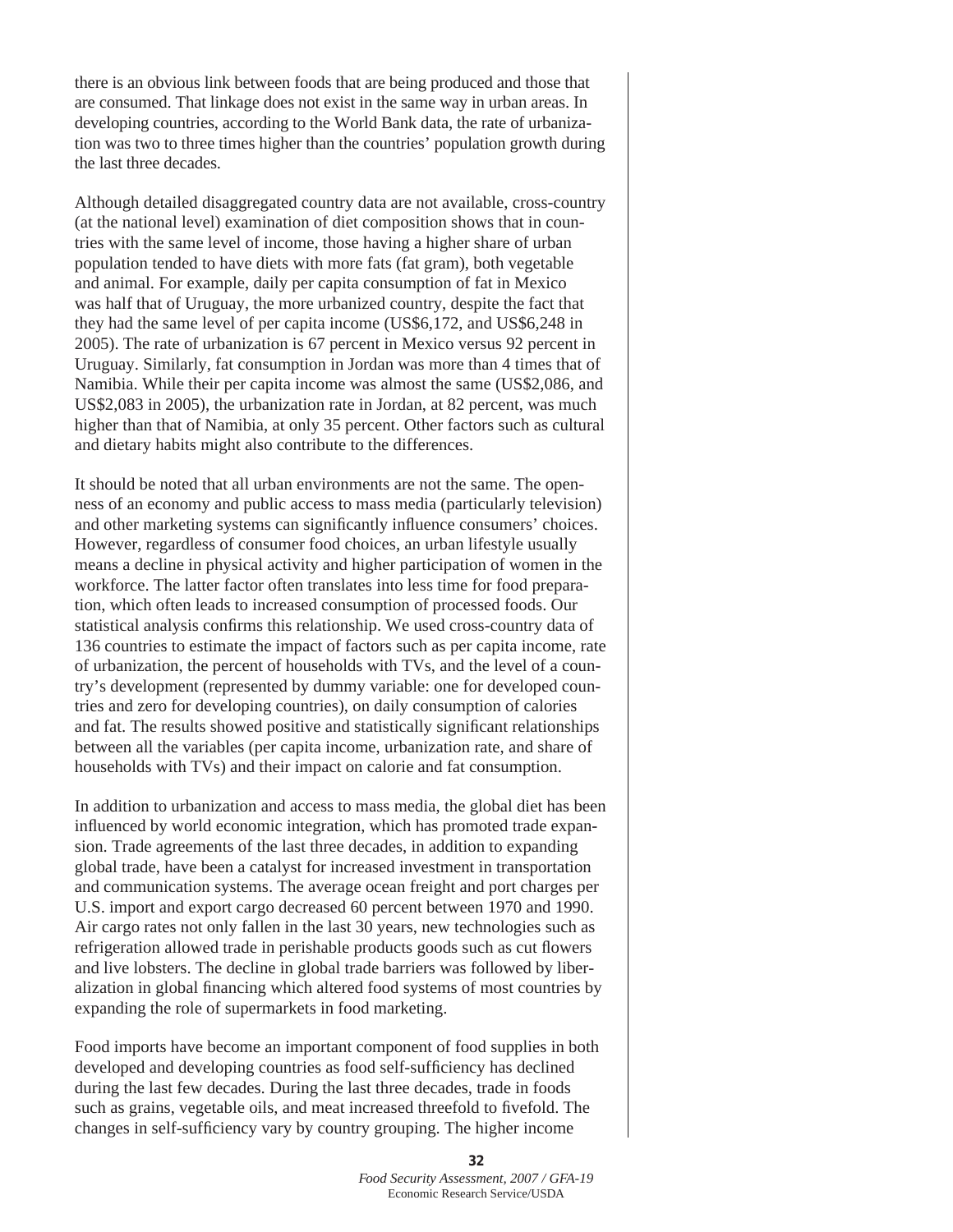developed countries became more dependent on imports of fruits and vegetables, while the developing countries became more dependent on imports of staple commodities such as grains and vegetable oils. Statistics illustrating increasing consumption of wheat, in the processed form of bread and pasta, in place of traditional grains such as millet and sorghum, as well as root crops, are clear reflections of this trend.

Another important trade development is that the growth in imports was not limited to staple foods as it expanded to a variety of commodities, including semi-processed and processed foods. During 1970 to 2005, the global volume of trade of highly processed foods increased by more than 4.5 times. The FAO definition of highly processed food includes food items such as canned meat, breakfast cereals, pastries, and wine. Developed countries have always dominated the processed food import market; they held an 84-percent share of this market in 2005. However, the highest growth—5.6-fold between 1970 and 2005—in this particular import market has occurred in the developing countries. In the least developed countries, the processed food import market is very small, but it exhibited the same rate of growth as the global level.

The growing demand for imported products has contributed to the evolution of the global food system and spawn of supermarkets that allowed convenience shopping and wider food varieties in developing countries. Supermarkets, due to the large scale of their operations, are able to offer lower prices relative to traditional retail stores. These lower prices boosted their market shares and profits and that, in turn, fueled the expansion. The high growth in market share of supermarkets in Latin America highlights the extent of change: from a 10- to 20-percent market share in the 1980s to a 50- to 60-percent share in the 1990s, rapidly approaching the U.S. share of about 70 to 80 percent. The experience of East and South Asia also shows a similar pattern. In Sub-Saharan Africa, with the exception of South Africa, the supermarket share in the retail food market is much smaller, but expansion is underway due to growing investment by South African companies (Reardon, 2004).

The growing role of supermarkets in many developing countries has both positive and negative implications for consumers. On the positive side, supermarkets are introducing quality, variety, standards, and lower prices to the food system of developing countries. On the negative side, urban consumers' increased access to low-cost, high-calorie convenience foods and those consumers' limited physical activity has fueled obesity problems.

## **Obesity and Undernutrition in Developing Countries**

The global increase in calorie consumption has led to excess food consumption in many countries. In developing countries, consumption of fats and sugar has risen and the income elasticity for these products remains positive. This means as incomes rise, which is projected for almost all developing countries, the role and contribution of these commodities in the diet of these countries is expected to increase. It should be noted, however, that the problem of under-nutrition and food insecurity still exists. The estimates of the number of food-insecure people are in the range of 800 million to 1 billion people, and according FAO and ERS researchers, there has not been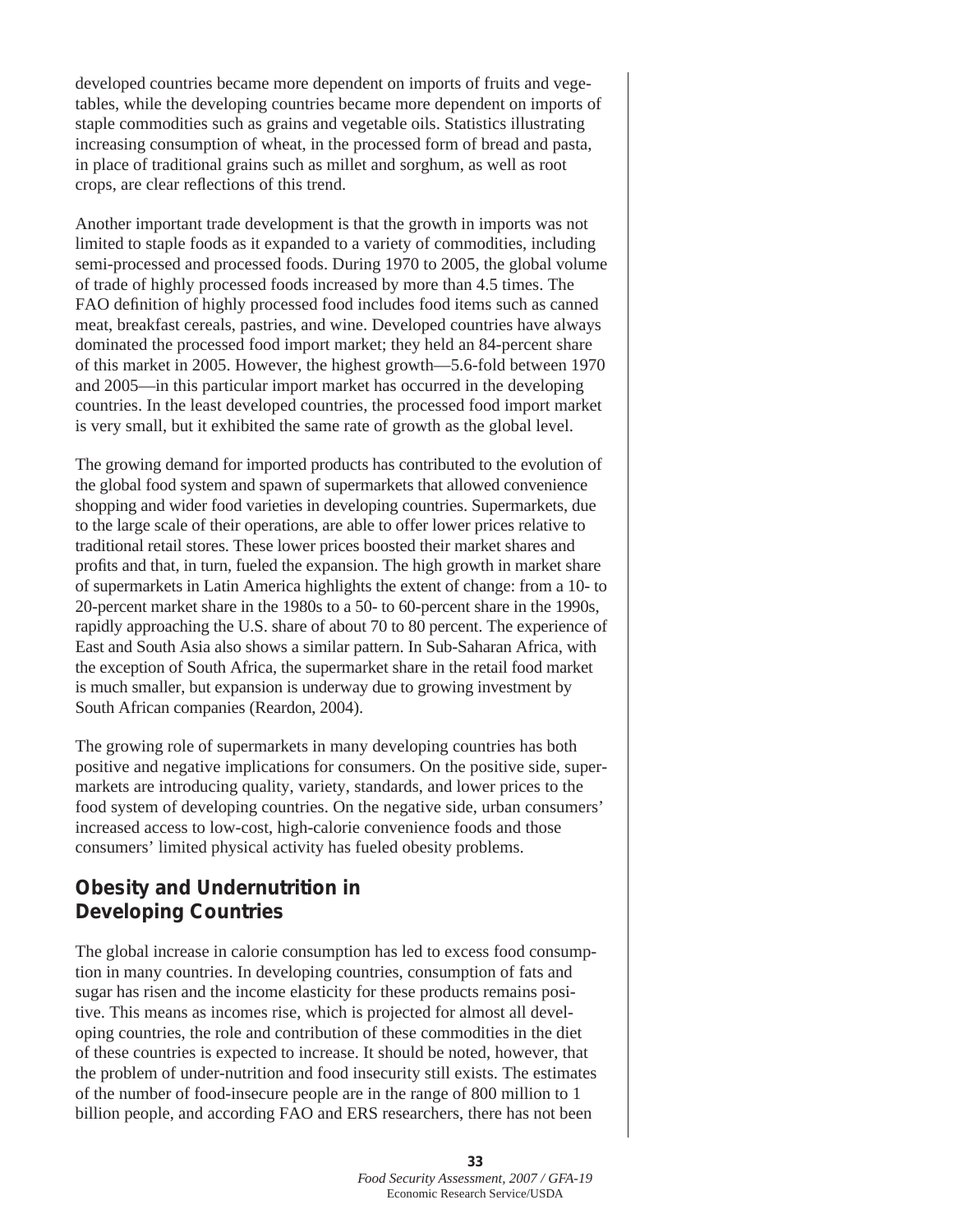much of a trend—rising or falling—during the last decade. Parallel to this, it is estimated that there are about 1 billion overweight and obese people at the global level (IFPRI).2 Although this problem is more prevalent in Western countries, it is spreading rapidly in developing countries as well.

In many developing countries, the growing trend of overweight populations is most prevalent among the higher income groups. In contrast, in higher income countries, this problem is more prevalent among lower income groups. In 2007, at the regional level, according to ERS estimates, consumption in the highest income quintile in Asia, Latin America and the Caribbean, and North Africa, equaled roughly 2,800 calories per person per day. This level is the upper range of the requirement for a moderately active adult. In fact, consumption for the highest income quintile in North Africa was estimated at nearly 3,300 calories per day. As for individual countries, food consumption of the highest income quintile met or exceeded 2,800 calories in 23 of our 70 study countries.

The situation regarding overweight populations in developing countries could worsen in the future because of the increasing number of overweight children. According to a World Health Organization study, 8-9 percent of children under 5 years old in Egypt and Algeria were overweight; this figure is close to the 10 percent that is estimated for the U.S.

According to FAO, in six case study countries (China, Egypt, India, Mexico, the Philippines, and South Africa), the increase in food consumption over the past 20 years led to a reduction in the number of underweight children and adults. In China, Egypt, Mexico, and the Philippines, the problem of overweight adults was more widespread than underweight adults in 1999. As a result, obesity-related diseases such as diabetes and hypertension have become more widespread. For example, in China, hypertension increased 12 percent (or the equivalent of 160 million people) during 1991 to 2002. Similarly, Caballero and Popkin showed that 25 to 50 percent of the population in countries such as Mexico, Thailand, and Tunisia suffer from diabetes.

Three decades ago, the main concern of the developing countries was how to curb food insecurity and hunger and how to prevent its associated diseases. However, more recently, an assessment by WHO indicates that overweight and obesity represent a rapidly growing threat to health in an increasing number of developed and developing countries. The report also indicates that, in some countries, overweight and obesity are now replacing the more traditional public health concerns such as undernutrition and infectious diseases.

According to Thompson, Edelsberg, Colditz, Bird, and Oster, in 1990, the direct cost of obesity-associated disease in the U.S. was \$45.8 billion, and the indirect cost of obesity related to work days lost and mortality costs was estimated to be \$23 billion. This means that the total economic cost of obesity was estimated to be \$68.8 billion in 1990. The high direct cost of obesity is related to the increased risk of many major chronic diseases such as diabetes, cardiovascular disease, gallbladder disease, and cancer. If the Western pattern of food consumption spreads to developing countries, the health cost implications for these economies could be substantial.

2 For adults, overweight and obesity ranges are determined by using weight and height to calculate body mass index (BMI). BMI is used because, for most people, it correlates with their amount of body fat. An adult who has a BMI between 25 and 29.9 is considered overweight, and an adult who has a BMI of 30 or higher is considered obese. More detailed information is available at: [http://www.cdc.gov/NCCdphp/dnpa/](http://www.cdc.gov/NCCdphp/dnpa/obesity/defining.htm) [obesity/defining.htm](http://www.cdc.gov/NCCdphp/dnpa/obesity/defining.htm) and [http://www.who.int/](http://www.who.int/mediacentre/factsheets/fs311/en/) [mediacentre/factsheets/fs311/en/.](http://www.who.int/mediacentre/factsheets/fs311/en/)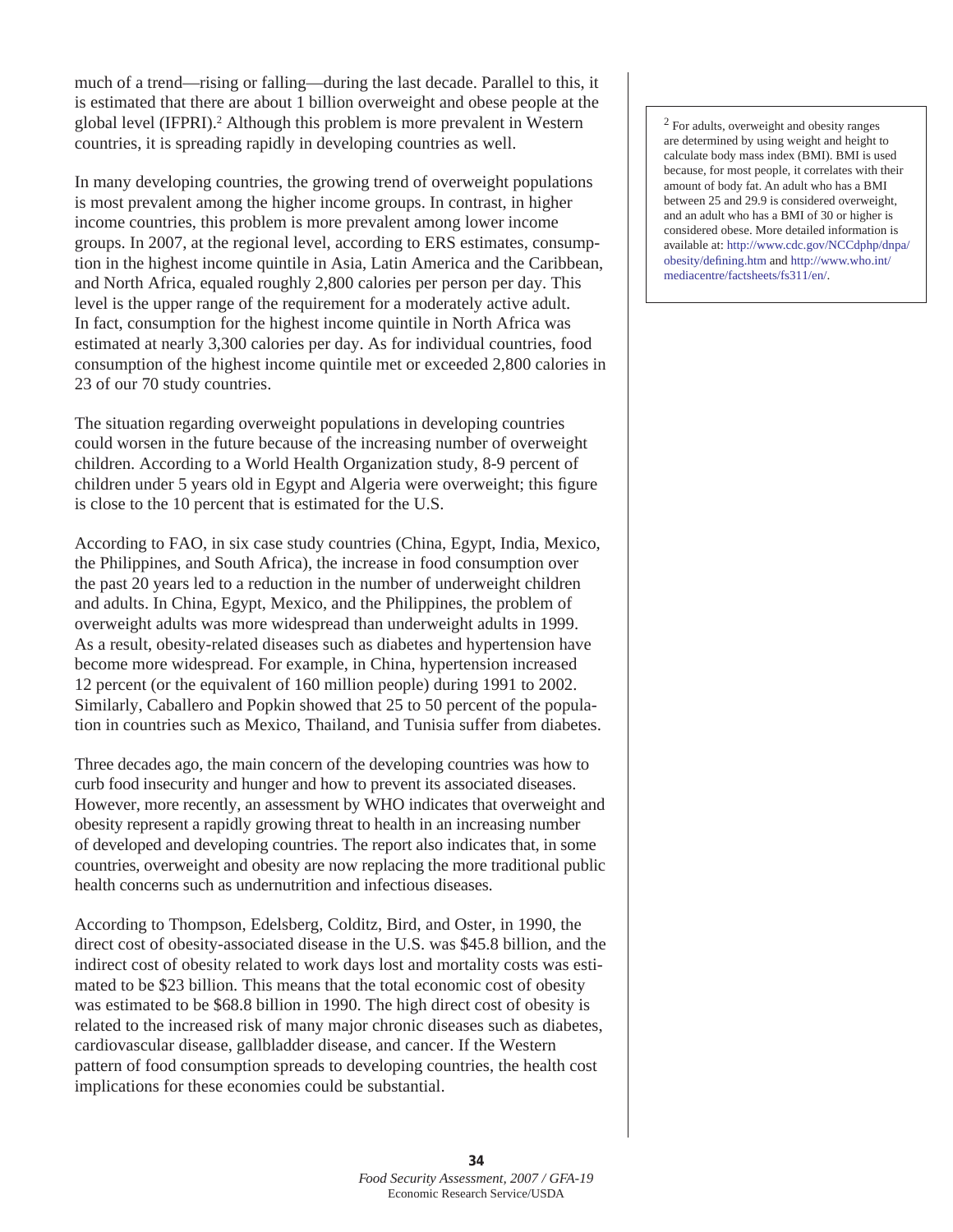In most developing countries, human capital is a major resource and public health is a key to economic progress. Research shows that obesity reduces a person's productivity. Moreover, health costs associated with the growing rate of obesity and its related diseases could overwhelm developing countries' fragile health care systems. According to the latest World Bank data, per capita average health expenditures in developing countries are less than 10 percent of developed countries' expenditures and in the least developed countries this share is less than 1 percent.

#### **Policy Options**

Among policies, nutritional education is probably the key in terms of reaching out to consumers. Since dietary habits are formed at a young age, nutritional education of children can play a vital role influencing dietary habits. Advertising, particularly TV advertising, is capable of reaching a broad spectrum of consumers in urban areas where obesity problem is more acute. Advertising that is directed to children has a profound impact on their perceptions according to a Consumers International survey. The survey of six countries (India, Indonesia, Malaysia, Pakistan, the Philippines, and South Korea) showed that most children in these countries watch television two to four hours per day on weekdays, with the hours rising on weekends and during school vacations. The study showed that Malaysian children watch TV the most during their vacation time compared to other countries; 30 percent of children watch over 8 hours per day and in every hour, 20 minutes are comprised by advertising. Of those ads, 70 percent were related to food. The survey suggested that the case of Malaysia is not unique, as the majority of advertising aimed at children in all study countries is for foods and beverages high in sugar and fat. The survey also revealed that with the exception of South Korea, more than 50 percent of parents in the study countries said that their children were influential in their food purchases.

In the United States, research shows a significant correlation between television viewing and obesity among children. This is the reason that Sweden banned advertising for children under 12 years old. Other countries including Australia, Canada and the United Kingdom, have taken similar steps to curb the impact of advertising on children. It should be noted that other factors also play key roles in building dietary habits. For example, overweight parents tend to purchase larger quantities of fatty foods, thereby influencing a child's tastes and habits.

In addition to nutrition education, healthy eating can be promoted by other policy interventions. The Scandinavian countries reduced coronary heart disease between 1976 and the 1980s by providing subsidies for healthy food items such as fish. During the 1990s, Singapore reduced child obesity through a combination of changes in school diets and increased fitness and physical activity programming. The program of Trim and Fit, started in 1992 and managed by the Singapore Ministries of Health and Education, is named as one of the most successful programs in the world in terms of sustained obesity management. The program includes teacher and student education, changes in school lunches, assessment of students, and increased physical activities during school time.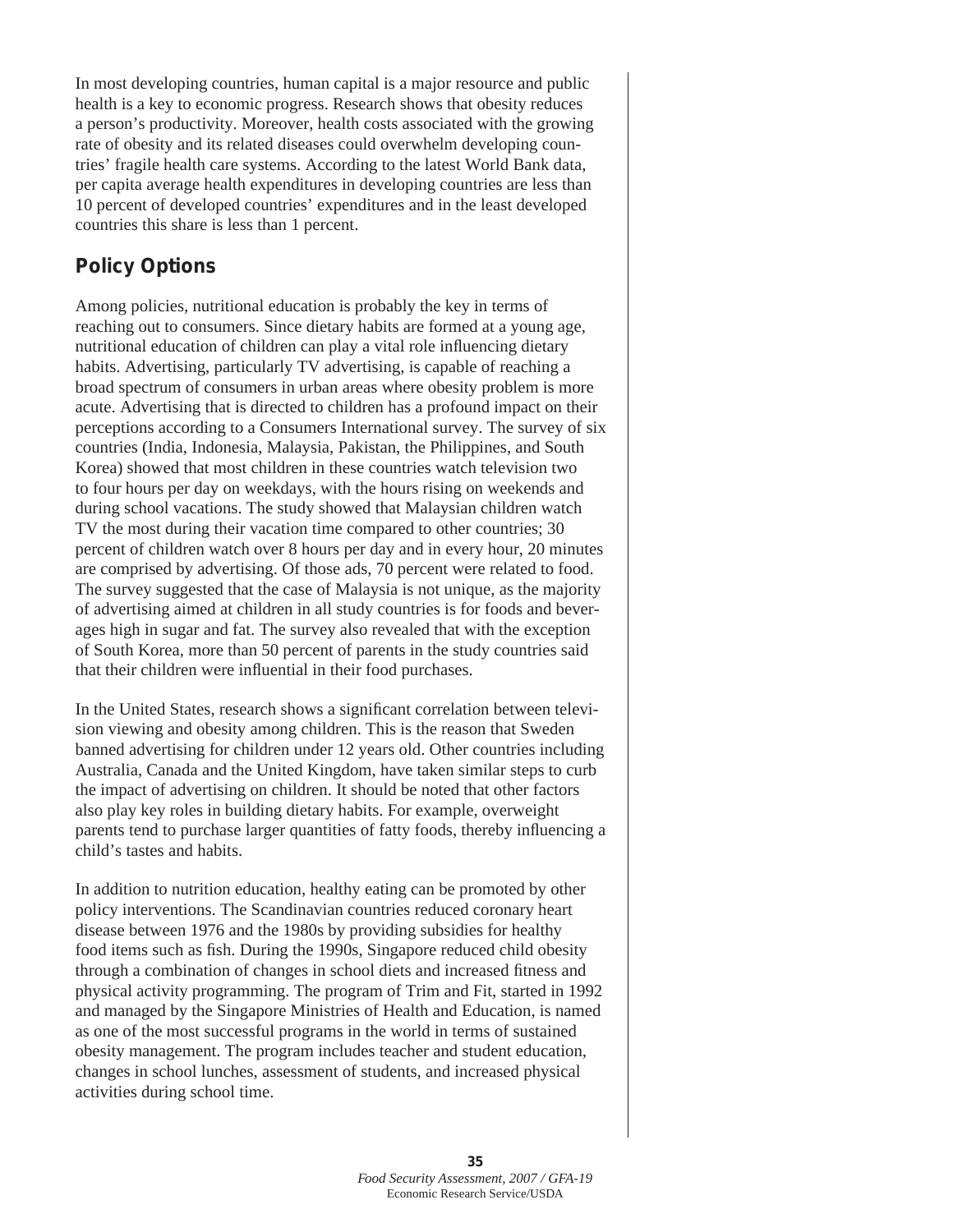## **Conclusions**

The issues and problems related to being overweight and obese in developing countries are a fairly new phenomenon. By contrast, food insecurity has long been an issue for the international community. The 1996 World Food Summit goal of cutting global hunger by half by 2015, for example, was initiated by the UN's Food and Agriculture Organization as a universal framework for developing countries and donors and international organization to work together in pursuit of a shared goal. The current escalation of food prices has once again focused attention on global food insecurity and hunger. While the root cause of food insecurity is poverty, the problem of overweight and obesity is prevalent among higher income populations in developing countries.

During the last several decades, the increase in food consumption in developing countries was notable, 28 percent from 1970 to 2005. Of the 6.5 billion people in the world, 5.5 billion or over 85 percent are in developing countries. Roughly 800 million to 1 billion of these people are estimated to be food-insecure (consume less than the nutritionally required level, according to the FAO and ERS estimates). This means food consumption of about 4.5 billion people in developing countries is equal to or greater than the required level. For the higher income people in these countries, income growth, urbanization and global market integration have accelerated access to new varieties of foods, including higher calorie foods. This pattern is expected to continue in the future, meaning that, for some developing countries, obesity may compete with hunger as the key nutritional problem in the future. Currently, health statistics indicate a growing trend in diet-related diseases. For example, the top 10 countries in terms of the number of cases of diabetes are India, China, the United States, Indonesia, Japan, Pakistan, Russia, Brazil, Italy, and Bangladesh. The health and economic costs associated with these diseases are well-known.

The current food price hike could slow down the pace of excess food consumption, but the impact will be limited because in developing countries obesity is more prevalent among higher income groups, which are less responsive to higher food prices. The great challenge for developing countries is to identify effective policies that could prevent repeating the obesity experience of the Western countries.

#### **References**

- Caballero B., and B. Popkin (editors). 2002. *The Nutrition Transition: Diet and Disease in the Developing World*, Academic Press, 2002.
- Chatterjee, Lata, and Chiung-min Tsai. 2002. *Transportation Logistics in Global Value and Supply Chains*, Center for Transportation Studies, Boston University, 2002.
- Committee on Diet and Health, National Research Council, National Academies of Science, 1989. *Diet and Health: Implications for Reducing Chronic Disease Risk*, Washington, DC, 1989.